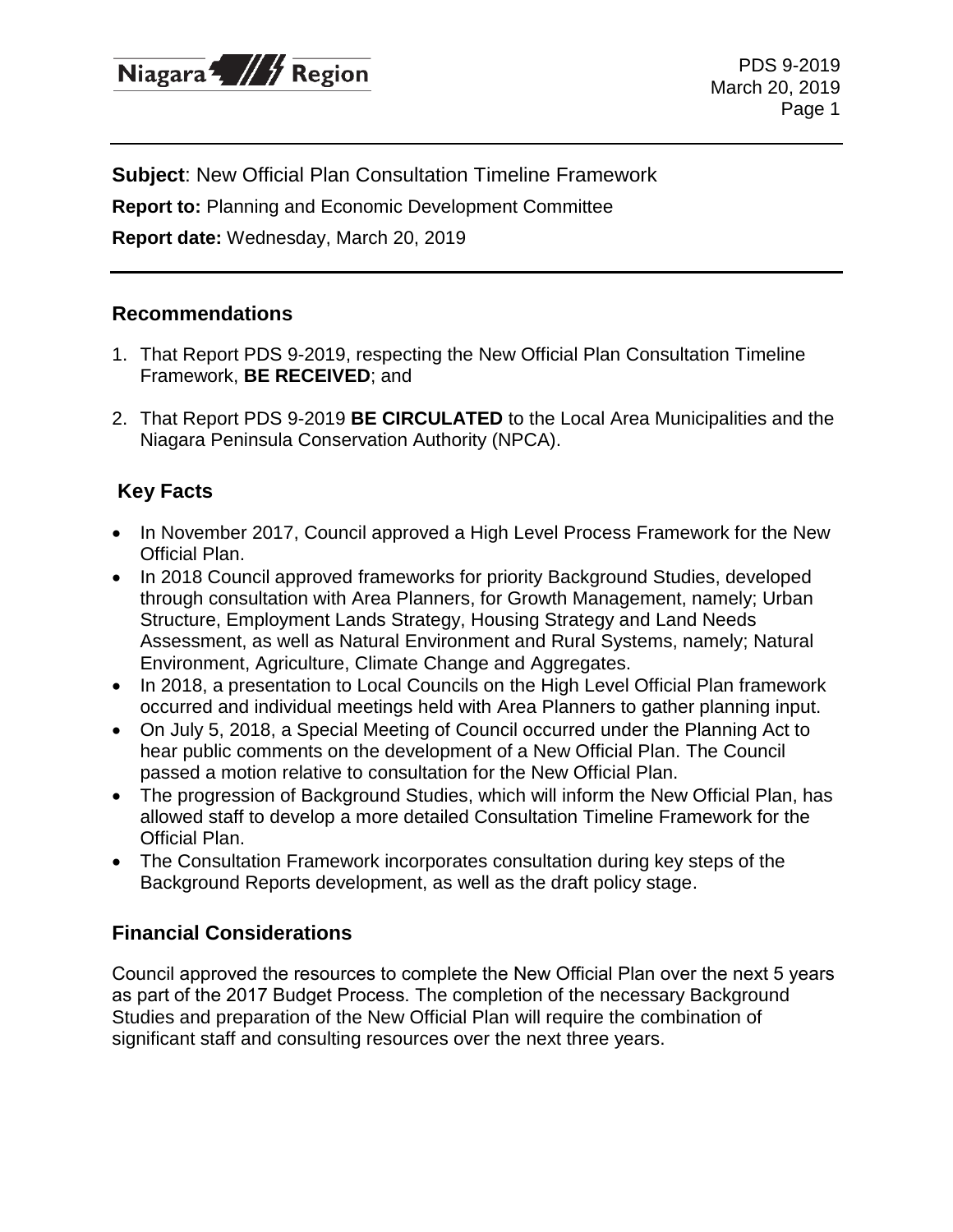## **Analysis**

### **Background**

When the Regional Official Plan was approved in the mid 1970's, the Region's role and content of the Plan focused on protecting agricultural lands and establishing urban (settlement area) boundaries.

\_\_\_\_\_\_\_\_\_\_\_\_\_\_\_\_\_\_\_\_\_\_\_\_\_\_\_\_\_\_\_\_\_\_\_\_\_\_\_\_\_\_\_\_\_\_\_\_\_\_\_\_\_\_\_\_\_\_\_\_\_\_\_\_\_\_\_\_\_\_

Over the years, amendments occurred to reflect the Region's increased planning functions under an evolving provincial planning system. In 2017, a budget was established to develop a contemporary and user friendly Official Plan that provides a consistent structure and reflects the current comprehensive planning framework.

### **Key Official Plan Objectives**

The key objectives of the New Official Plan in terms of structure and content are to:

- promote and achieve great development outcomes;
- be more user friendly for the public, stakeholder groups, consultants, staff and Council;
- be more concise and provide clearer policy guidance where necessary and latitude where appropriate; and
- address Provincial requirements, Regional interests and provide guidance to the Local Area Municipalities.

### **Priority Background Studies**

In 2018 Council approved frameworks for eight interrelated priority Background Studies, developed through consultation with Area Planners, for Growth Management, namely; Urban Structure, Employment Lands Strategy, Housing Strategy and Land Needs Assessment, as well as Natural Environment and Rural Systems, namely; Natural Environment, Agriculture, Climate Change and Aggregates (See **Appendix 1**). These Background studies are essential to inform the preparation of the new Official Plan.

### **Consultation**

Several important consultation steps have taken place already to both inform and create awareness of the development of the New Official Plan.

Imagine Niagara was a consultation process initiated in 2013 to gather input for the updating of the Official Plan to 2031. It was a nine month process with over 4,000 surveys and 2,000 resident comments which identified important themes outlined in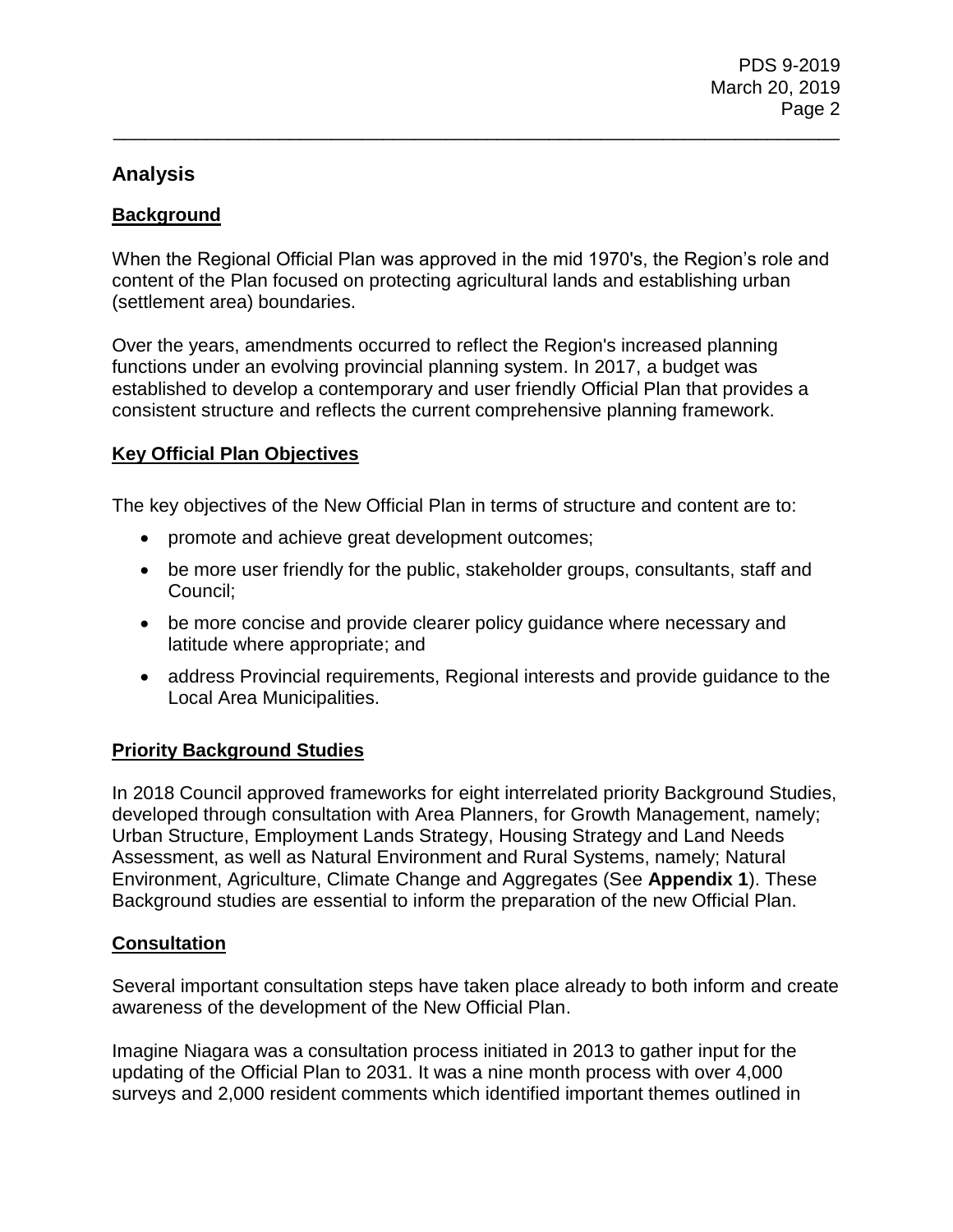**Appendix 2**. While provincial planning now requires planning policy to address growth to 2041, planning staff consider the themes generated from public input under Imagine Niagara to be current and relevant. In the proposed timeline there will be the opportunity for the public to comment in general on policy matters and objectives, as well as on more specific policy as it develops.

\_\_\_\_\_\_\_\_\_\_\_\_\_\_\_\_\_\_\_\_\_\_\_\_\_\_\_\_\_\_\_\_\_\_\_\_\_\_\_\_\_\_\_\_\_\_\_\_\_\_\_\_\_\_\_\_\_\_\_\_\_\_\_\_\_\_\_\_\_\_

Regional Council approved a High Level Process Framework for the new regional Official Plan in November 2017. This framework was presented to Planning and Economic Development Committee in January 2019 by the Director of Community and Long Range Planning.

In 2018 meetings were held with Area Planners to develop the frameworks for the Background Studies, the frameworks were approved by Council and on July 5, 2018, a Special Meeting of Council occurred under the *Planning Act* to hear public comments on the development of a new Regional Official Plan. Throughout the second half of 2018, presentations to each Local Council regarding the Framework of the new Regional Official Plan took place.

### **Consultation Timeline Framework**

The Consultation Timeline Framework, included in **Appendix 3**, provides for the following key aspects:

- the creation of a consolidated draft New Official Plan by end of 2020 for consultation, refinement and approval be end of 2021;
- opportunities for input at key stages of Background study formulation and draft policy stages;
- stakeholder and public input;
- keeping local Councils and Area Planners informed;
- a webpage and e-mail for the New Official Plan for comment;
- Public Information Centres (Public Open Houses) that will seek comments based on policy direction based on the results of background studies.

The Consultation Timeline Framework identifies major points of public and stakeholder consultation and target timelines, recognizing that flexibility is required to adapt to evolving provincial direction, new issues and shifting priorities. Council will be advised of any major changes to the consultation framework.

While not depicted in the Consultation Timeline Framework, each phase will include inter-departmental collaboration, engagement with working groups established for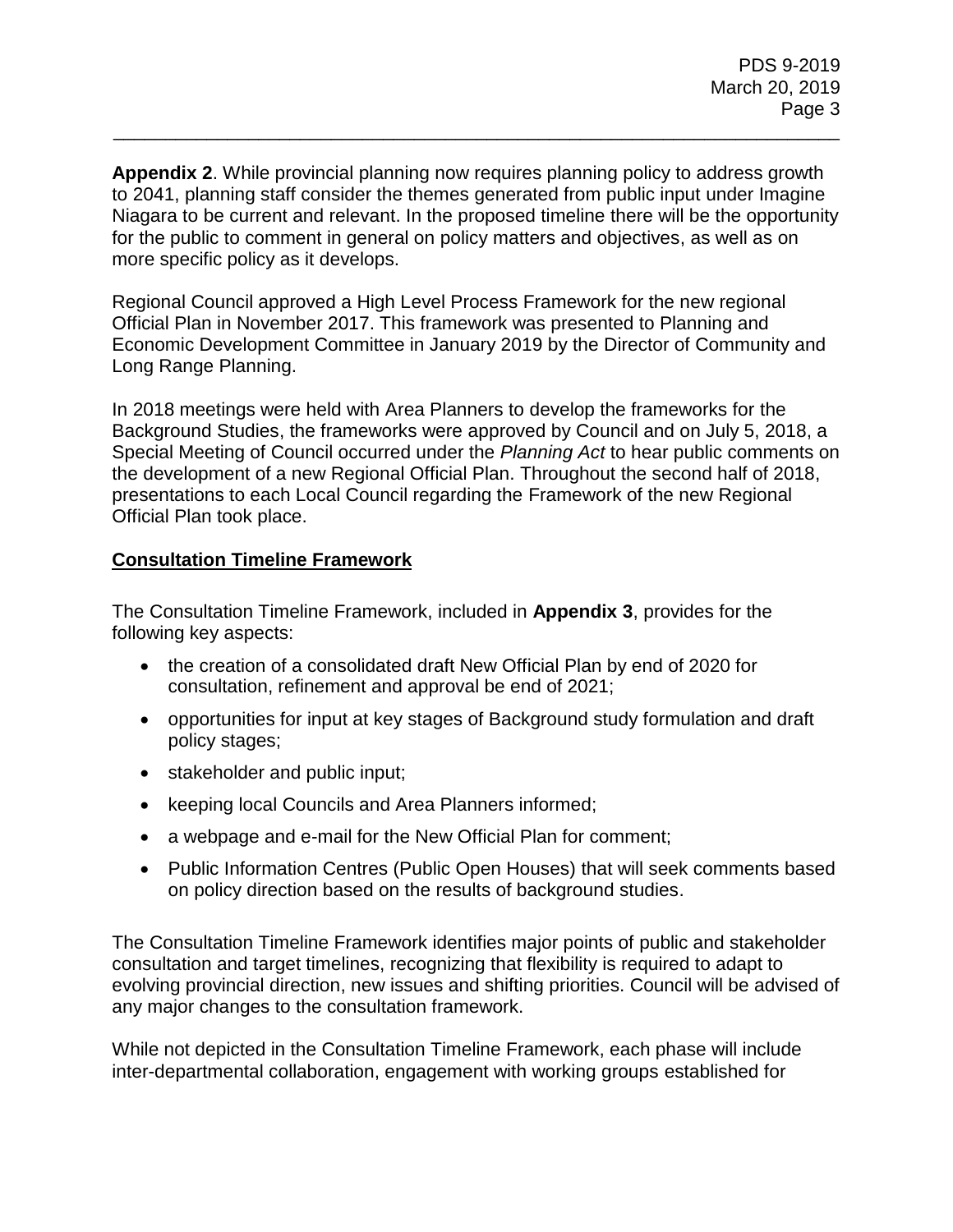various work programs, and input from the Planning Advisory Committee. The public and Indigenous communities will also be engaged throughout the process.

\_\_\_\_\_\_\_\_\_\_\_\_\_\_\_\_\_\_\_\_\_\_\_\_\_\_\_\_\_\_\_\_\_\_\_\_\_\_\_\_\_\_\_\_\_\_\_\_\_\_\_\_\_\_\_\_\_\_\_\_\_\_\_\_\_\_\_\_\_\_

"Phase 1 – Project Initiation" of the Consultation Timelines Framework in Appendix 3 has been completed. The following is a summary of the upcoming public and stakeholder consultation activities identified in Appendix 3.

#### Phase 2 – Background and Options

A number of background reports and discussion papers will be prepared to help inform the development of policy options for the New Official Plan. The reports and discussion papers will be brought to Committee and Council for endorsement before being released for consultations. It is anticipated that the endorsed documents will be posted on the Official Plan website for information and feedback. In addition, stakeholder consultations will be held on background and options, leveraging opportunities to group topics of interest to various stakeholder groups. This phase will conclude with four Public Open Houses, spread geographically across the region to provide easy access for residents in central, north-east, north-west and southern Niagara.

### Phase 3 – Recommendations

The consultations at the background and options phase will help to inform the development of recommendations for the New Official Plan. It is anticipated that additional consultations will be held with stakeholders, as needed, to further refine the options and develop a recommended approach. A report summarizing the consultation feedback to date and recommended direction for the New Official Plan will be brought to Committee and Council for endorsement.

### Phase 4 – Draft Policies and Schedules

Once the policy direction has been established for the new Official Plan, policies and schedules will be drafted for further consultation. Policy sets and applicable schedules for each topic area will be posted on the Official Plan website for information and input. Additional stakeholder consultations will be held on draft policies and schedules. The public will also have opportunities to provide input though Public Open Houses and Public Meetings at Committee. This phase will conclude with a report to Committee and Council seeking endorsement of the draft consolidated Official Plan in principle.

#### Phase 5 & 6 – Draft Official Plan

The draft consolidated Official Plan will be posted on the Official Plan website for information and input. During this phase, the statutory Public Open House and statutory Public Meeting will also be held on the draft Official Plan, as required under the *Planning Act*. This input will inform the development of the final Official Plan to be brought to Committee and Council for adoption and the Province for approval (Phase 6).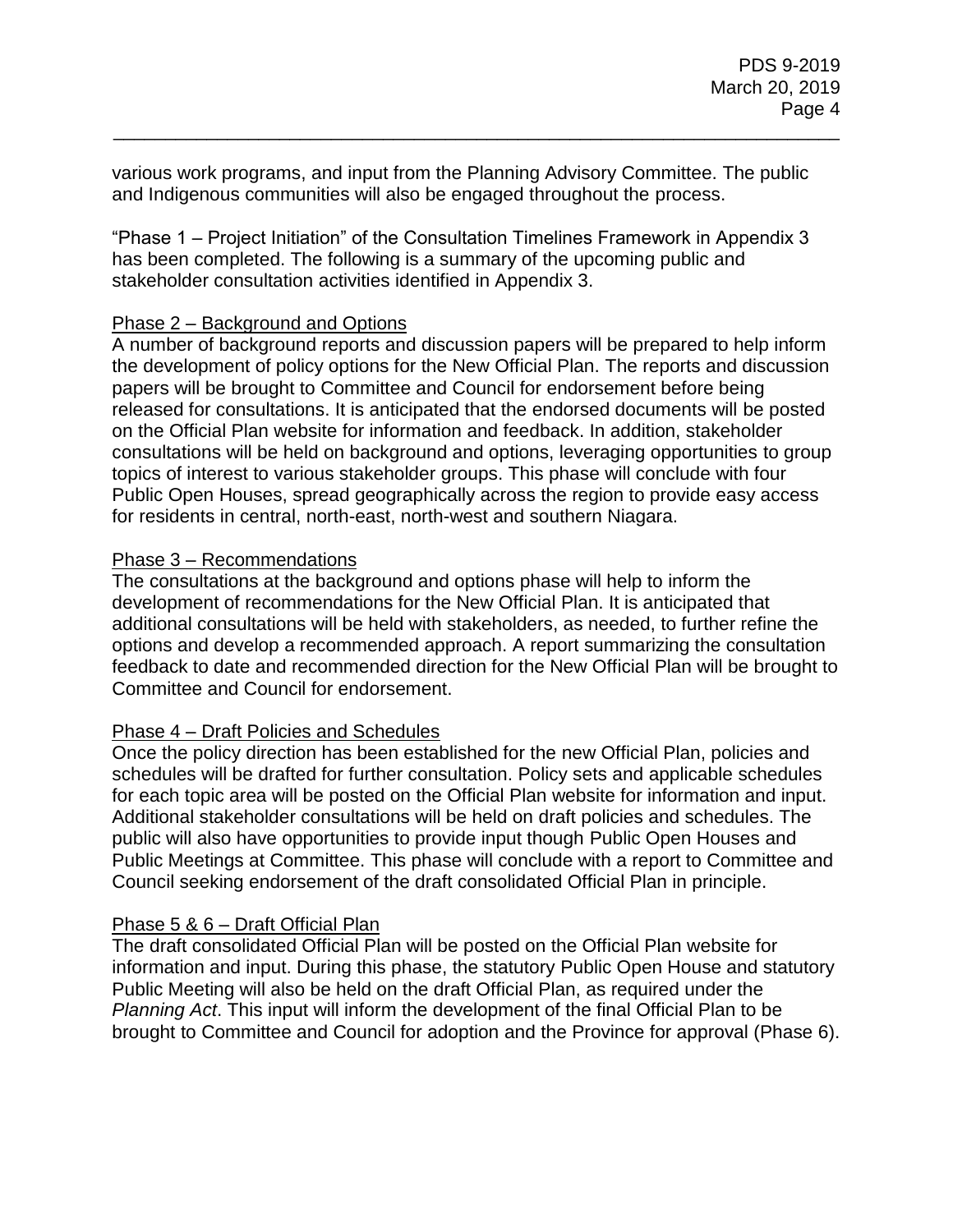# **Alternatives Reviewed**

On July 5, 2018, a Special Meeting of Council occurred under the *Planning Act* to hear public comments on the development of a New Official Plan. The Council passed a motion relative to consultation for the New Official Plan, being: That Regional Council **AUTHORIZE** the preparation of a comprehensive New Official Plan in accordance with the requirements of the *Planning Act* involving the area municipalities including open houses in each municipality.

\_\_\_\_\_\_\_\_\_\_\_\_\_\_\_\_\_\_\_\_\_\_\_\_\_\_\_\_\_\_\_\_\_\_\_\_\_\_\_\_\_\_\_\_\_\_\_\_\_\_\_\_\_\_\_\_\_\_\_\_\_\_\_\_\_\_\_\_\_\_

The scenario of holding an Open House in every municipality was discussed with Area Planners and it was felt the process would likely result in comments on local issues that would not relate to Regional planning responsibilities. A significant level of input was gathered through Imagine Niagara, which was considered in the structure of background reports, and this Consultation Framework will provide the opportunity for public comment on substantive planning/policy content.

The New Official Plan has many components – the sections addressed by the priority Background Studies, as well as servicing, transportation and cultural heritage. There will be public and stakeholder input at various stages of these studies. The co-ordination and gathering of input requires the grouping of topics and locations for input.

## **Relationship to Council Strategic Priorities**

The new Regional Official Plan will assist in implementing Council's Strategic Priority of Innovation, Investment, & Entrepreneurship.

## **Other Pertinent Reports**

- PDS 40-2016 Regional Official Plan Update
- PDS 41-2017 New Official Plan Structure and Framework
- PDS 3-2018 New Official Plan Update
- PDS 6-2018 Natural Environment Project Initiation Report
- PDS 18-2018 Natural Environment Project Framework
- PDS-21-2018 Municipal Comprehensive Review Update-New Regional Official Plan and Growth Management Program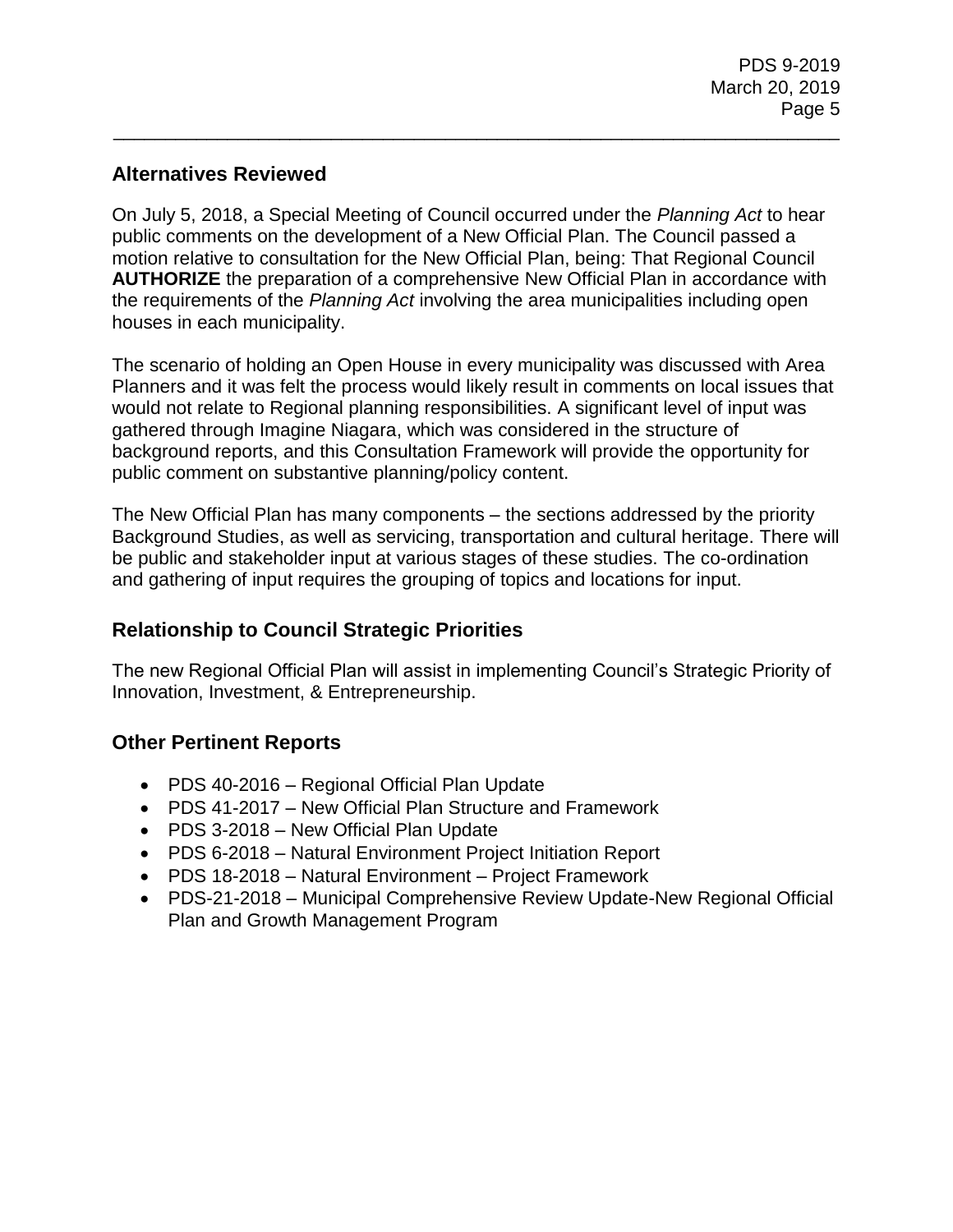PDS 9-2019 March 20, 2019 Page 6

**Prepared by:** David Heyworth, MCIP, RPP Official Plan Policy Consultant Community and Long Range Planning

**\_\_\_\_\_\_\_\_\_\_\_\_\_\_\_\_\_\_\_\_\_\_\_\_\_\_\_\_\_\_\_\_**

**Recommended by:** Rino Mostacci, MCIP, RPP Commissioner Planning and Development Services

**\_\_\_\_\_\_\_\_\_\_\_\_\_\_\_\_\_\_\_\_\_\_\_\_\_\_\_\_\_\_\_\_**

**Submitted by:** Ron Tripp, P.Eng. Acting Chief Administrative Officer

**\_\_\_\_\_\_\_\_\_\_\_\_\_\_\_\_\_\_\_\_\_\_\_\_\_\_\_\_\_\_\_\_**

*This report was prepared in consultation with Lindsey Savage, MCIP, RPP, Senior Planner-Regional Official Plan, and reviewed by Doug Giles, MCIP, RPP, Director, Community and Long Range Planning.*

\_\_\_\_\_\_\_\_\_\_\_\_\_\_\_\_\_\_\_\_\_\_\_\_\_\_\_\_\_\_\_\_\_\_\_\_\_\_\_\_\_\_\_\_\_\_\_\_\_\_\_\_\_\_\_\_\_\_\_\_\_\_\_\_\_\_\_\_\_\_

# **Appendices**

| Appendix 1 | <b>Priority Background Studies</b>     | Page 7 |
|------------|----------------------------------------|--------|
| Appendix 2 | Imagine Niagara Themes                 | Page 8 |
| Appendix 3 | <b>Consultation Timeline Framework</b> | Page 9 |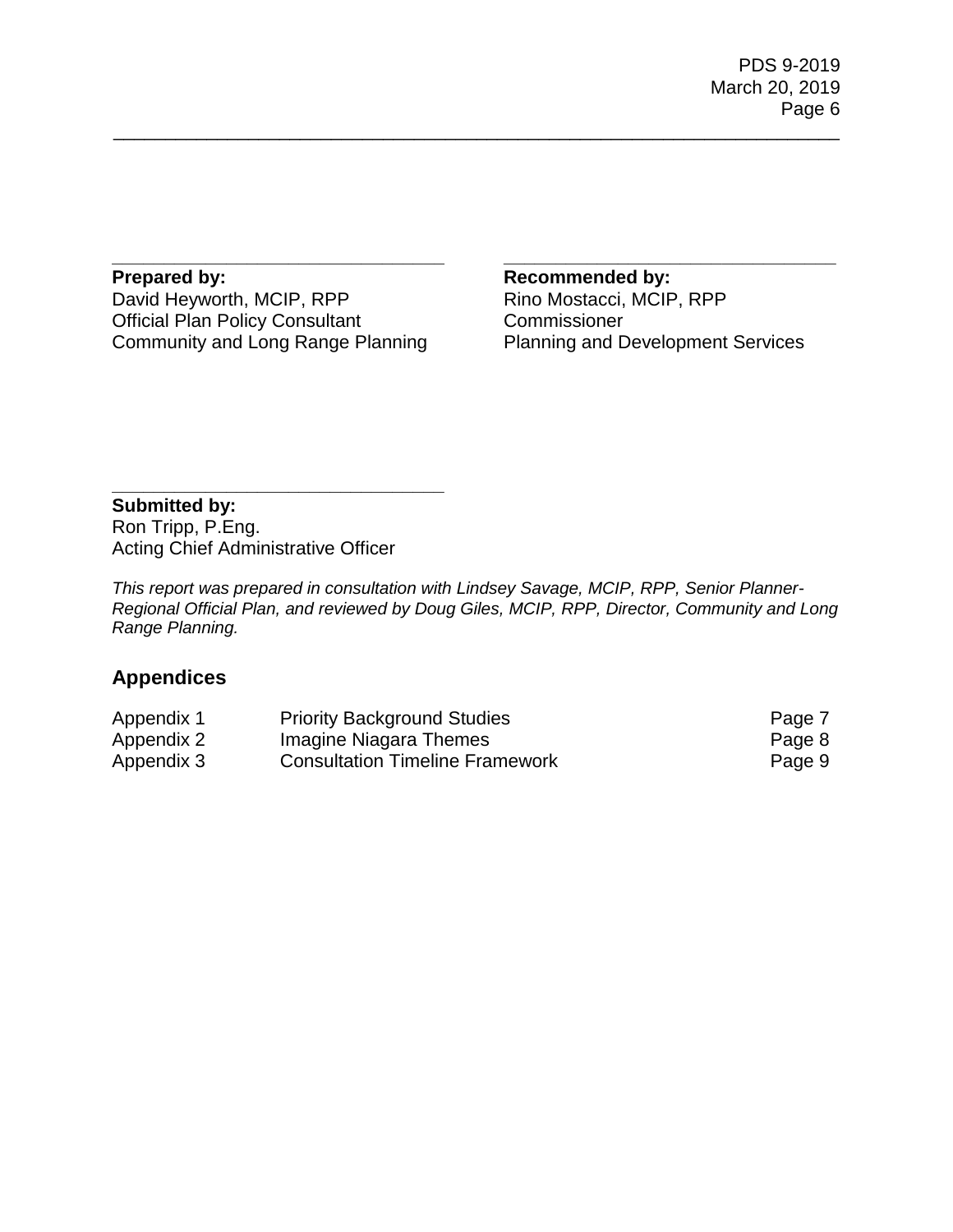## **APPENDIX 1 – PRIORITY BACKGROUND STUDIES**



\_\_\_\_\_\_\_\_\_\_\_\_\_\_\_\_\_\_\_\_\_\_\_\_\_\_\_\_\_\_\_\_\_\_\_\_\_\_\_\_\_\_\_\_\_\_\_\_\_\_\_\_\_\_\_\_\_\_\_\_\_\_\_\_\_\_\_\_\_\_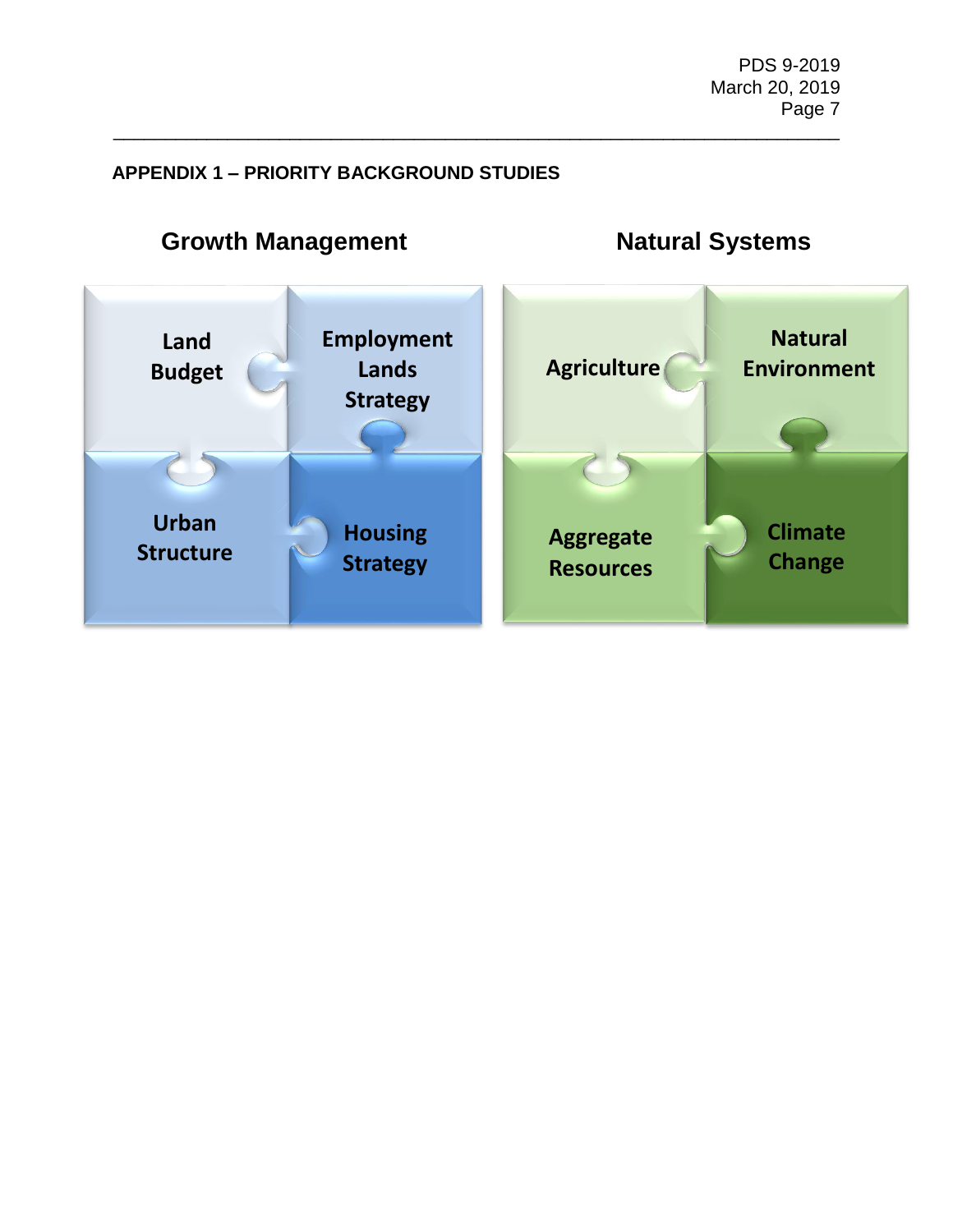### **APPENDIX 2 – IMAGINE NIAGARA THEMES**



\_\_\_\_\_\_\_\_\_\_\_\_\_\_\_\_\_\_\_\_\_\_\_\_\_\_\_\_\_\_\_\_\_\_\_\_\_\_\_\_\_\_\_\_\_\_\_\_\_\_\_\_\_\_\_\_\_\_\_\_\_\_\_\_\_\_\_\_\_\_